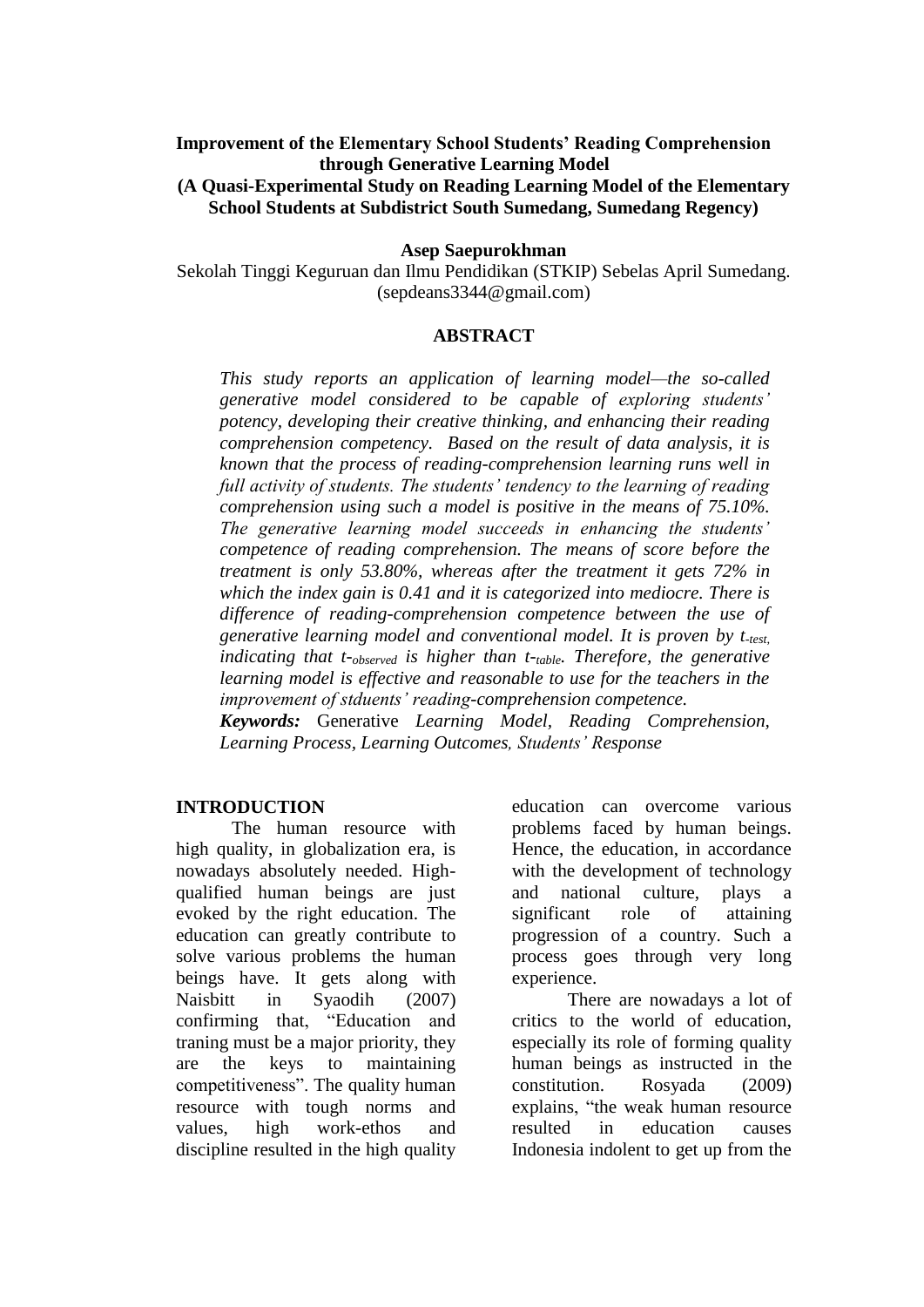economic decadence seriously happening in 1998". One of factors causing such a condition is that capability of Indonesia's human resource may not compete with other countries' in international constellation. Human Development Index (HDI) of Indonesia is so apprehensive since in 1996 Indonesia's HDI got the ranking 102 and continuously declined to 109 in 2000 from 174 countries in the world, getting one grade over Vietnam and some grades over Myanmar (ranking 125), whereas the other countries of ASEAN have better ranking over Indonesia (Sukmara, 2007).

One of efforts done for promoting Indonesian education is shift from centralization to decentralization system in the management of education. In addition, the government's commitment in actualization of quality education can be seen by legalizing the Act of teachers and lecturers in which it contains about improvement of professionalism and teachers' welfare. The government realizes that through the quality education active, creative, innovative, and empowering people can be produced.

Indonesian development is indirectly held by the young generation taking study at several levels of education, either elementary level or high education. They are those people continuing the development of this country. Therefore, the improvement of quality education is properly conducted in sporadic ways to each sector and component, and implemented by all sides taking role of education. It will be hard to acatualize if we just rely the quality

education on the government. It may be just realized in gradual ways and long time, also seeing and giving priority scale, for instance focusing more on quality of the elementary education.

The basic education, mainly elementary schools, is in a strategic position as to enhance quality of Indonesian people. As we know, it makes up a foundation for next education levels. The quality elementary schools will surely constitute a strong base to next education levels, either primary or high education. Th role of basic education is specifically based on the rule of National Education Minister, number 23 in 2006, that the basic education is aimed at constructing foundation of intelligence, knowledge, personality, characterbuilding, and life-skill to be independent and continuing education to the next levels (Syaodih, 2007). After all, the students need to be provided through a lot of knowledges and suffecient attitude in order to make them capable of living amongst people in high status. Those components can be accomodated through activities of meaningful learning and other ones, for example, an independent activity, reading done by the students continuously.

Reading is one aspect of language proficiencies that needs to be developed. Through the reading activity we can know all thing that we do not know before. Hence, it is understandable that level of students' reading interest may also indirectly play a role of progressing our country. Later on, Rusyana (1984) explains, "The reading competence is very important for maintenance and development of social life, either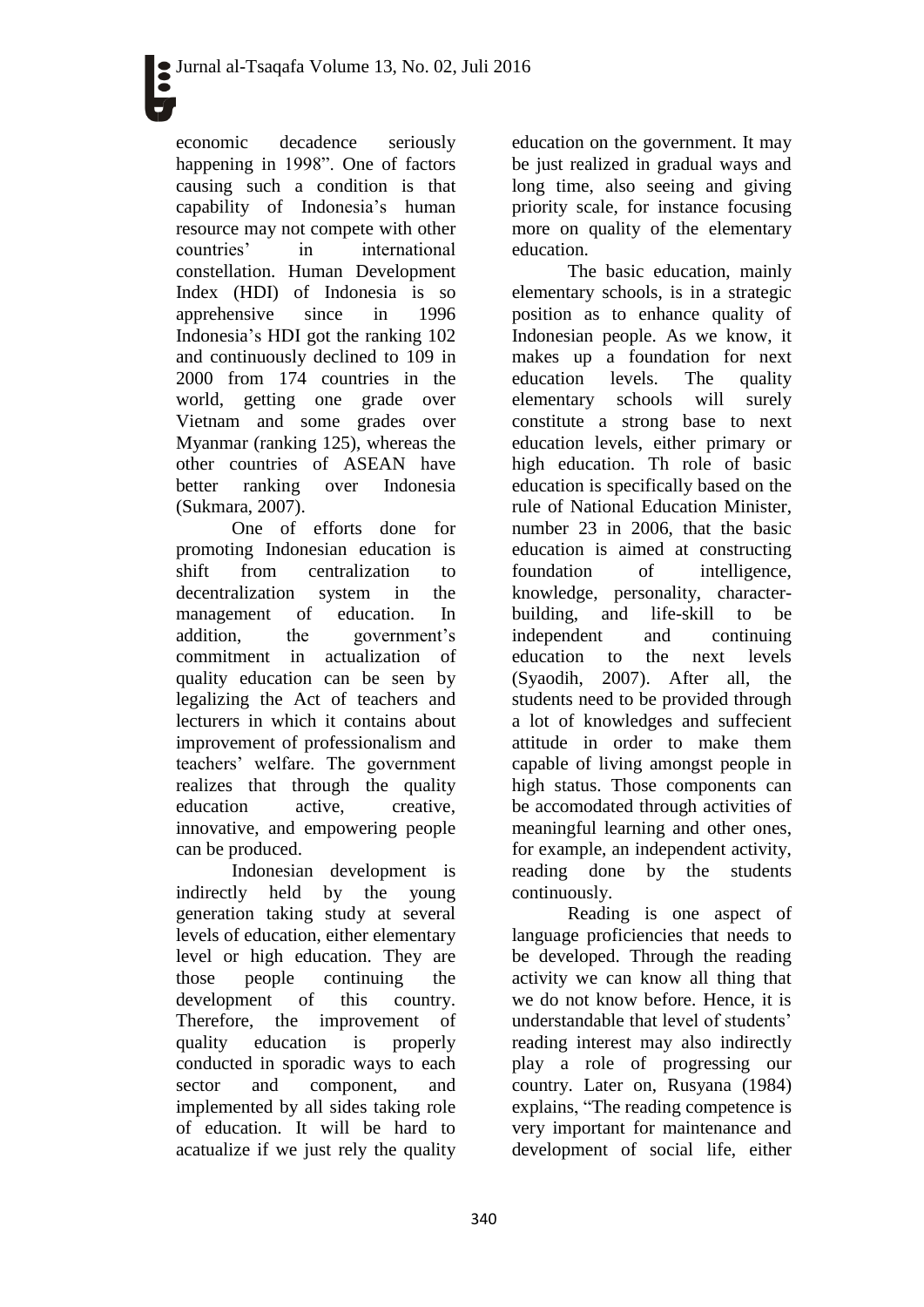individually or nationally, in order that the people can survive on earth". It means that the habit and competence of reading constitute may become one of factors causing a country developmental and progressive.

The students as young generation for this country have to possess competence and skill of cultivating information that is increasingly more and more from day to day. Having a high competence of reading, they will not be left behind by the development of both knowledge and technology eventually giving impact to quality of their own life. One of reading competences that they should have is reading comprehension. The students, through such a competence, will totally understand meaning within the textual discourse. The more the students understand a discourse, the broader their thinkinginsight is in going along the development of age in all aspects of life.

The reading comprehension is a linguistic activity done by someone in purpose of grasping the meaning contained in the textual discourse deeply, totally, and holistically. This statement is adapted in Soedarso's definition (2006), "Reading comprehension is a competence in understanding of main ideas, supporting sentences (minor details), and overall comprehension". In other words, it is a process done by somebody in the framework of grasping meaning within the reading texts in detail, total, and holistic.

Reading activity is necessary to do for the students in order to get all kinds of knowledge, so that maximal capability may be obtained

at the end of learning. People, in other words, may gain a lot of knowledge and skills through empowering the reading activity. The reading proficiency is hence a great catalyst in empowerment of Indonesian human resource, especially the elementary schools' students as young generation continuing the Indonesian development. This case is challenge of teachers, administrators, educational observers in the efforts of seeking out some solution to the improvement of students' reading activity.

Enhancement of the students' reading competence is important to do optimally in any ways. One of the teachers' efforts to help the government's program is to implement a learning model that can explore some various students' potentiality. As a front liner to the world of education, the teachers need to create a learning atmosphere enabling their students to revive cognitive structure and to build up new structures as to accomodate new knowledges. In accordance with such an explanation, laerning is basically a process of developing students' thinking-creativity for the sake of digging up several students' potentials, so that they can compete with others in the global constellation (Firdaus, 2007). One of the models supposed to be capable of developing the students' thinkingcreativity is a generative learning.

The generative learning is a model focusing more on actively integrating the new knowledges using knowledge the students have before (Osborne and Wittrock, 1995). It emphasizes ways of reinforcing human's internal motivation to understand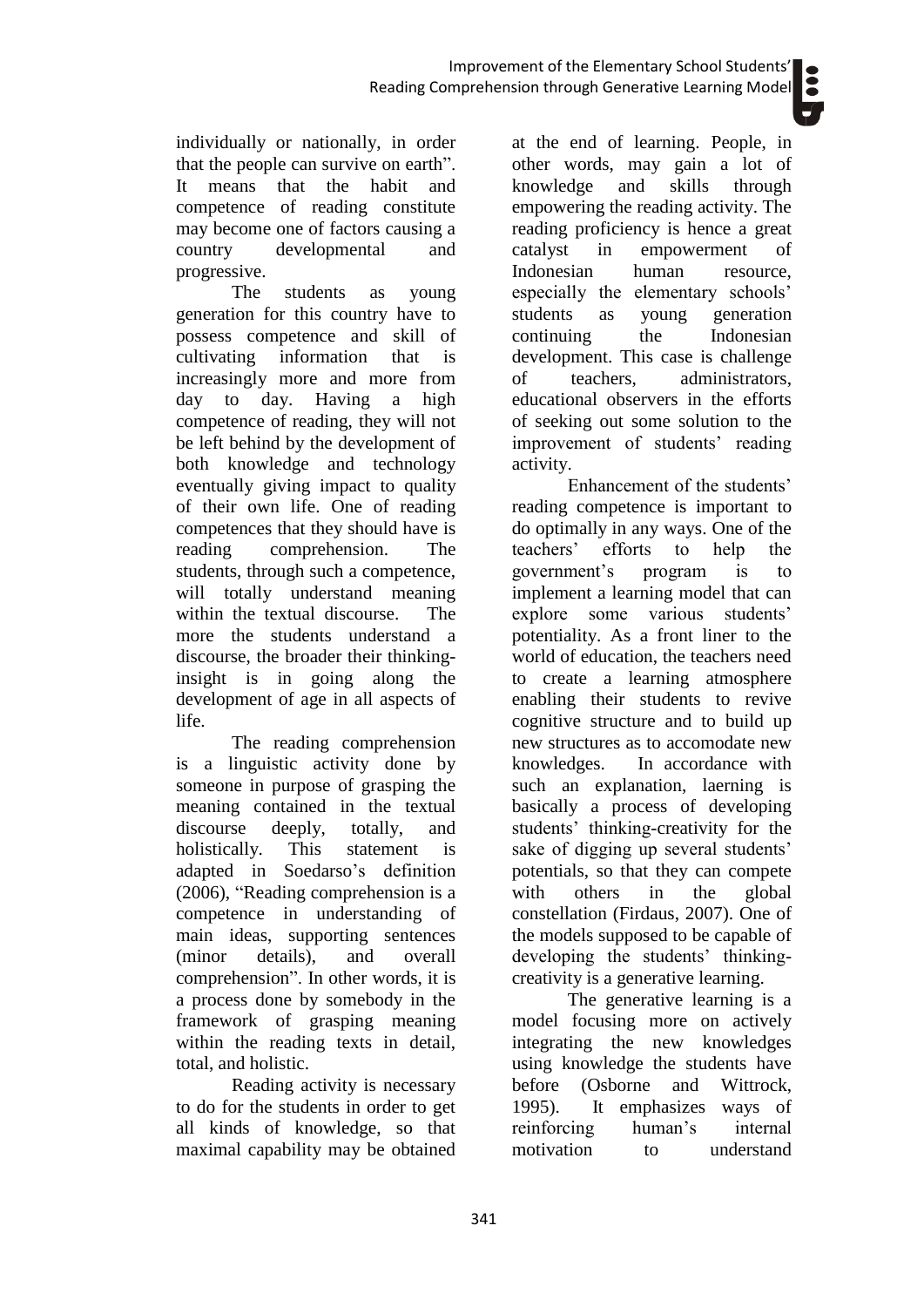environment by exploring and organizing information, solving problems, and developing language. The point of generative learning is that human brain is not passive receiver of information but active in acceptance of constructing and interpreting input (any information) and make conclusion based on such an input. It involves mental activity in developing of students' thinkingcreativity in the line of their learning process. In principle, the generative learning is therefore leaning on views of constructivism by assuming that new knowledge is constructed in students' mind.

The generative learning is considered being suitable for learning reading because both of them employ the mental activity of cultivating information as an input coming from outside. This research is significant to conduct and so useful for developing knowledge and for solving the reading problems. After all, the writer, in the framework of developing a model of reading learning and of helping the government's model as to enhance the reading interest, is interested in conducting research on application of the generative learning for the students of elementary schools at South Sumedang, Sumedang.

Objectives of this research are to investigate a process of rerading comprehension learning using the generative learning model; to wish to prove that the students' competence of reading comprehension is increasingly better after such a learning model is applied to them; to understand that there is difference of learning success for the generative learning and the conventional model; and to know response of the grader students of the

elementary schools at South Sumedang on process of reading learning using the generative model.

## **Related Literature Review**

In working with this study, the related theories are taken from Osborne and Witrock (1995) classifying the generative learning into four steps: (1) the preliminary step, (2) the focus step, (3) the challenge step, and (4) the application step. The points of them can be seen below:

## *The Preliminary Step*

This first step is also called as an exploration or introductory step. At this stage, a teacher has to guide his or her students to explore knowledge, ideas, beginning conception they have already got before. The beginning conception can be used as a basis or turning point of the learning program that will be conducted. To lead them to do exploration, he or she can give them stimuli, such as questioning, problems, giving assignment relating to conception they will have to learn. The stimuli are given them in order to enhance their motivation and anxiety to those conception they will have to get.

## *The Focus Step*

The second step focuses on new conception the students will have to learn. They, at this stage, do a lot of activities to prove assumption of a truth or hesitation on a problem dealing with a certain conception. A teacher has to design learning assignments as good as possible in order to give a chance and design them to prove their assumption in their own ways. This explanation is in the line of Wena's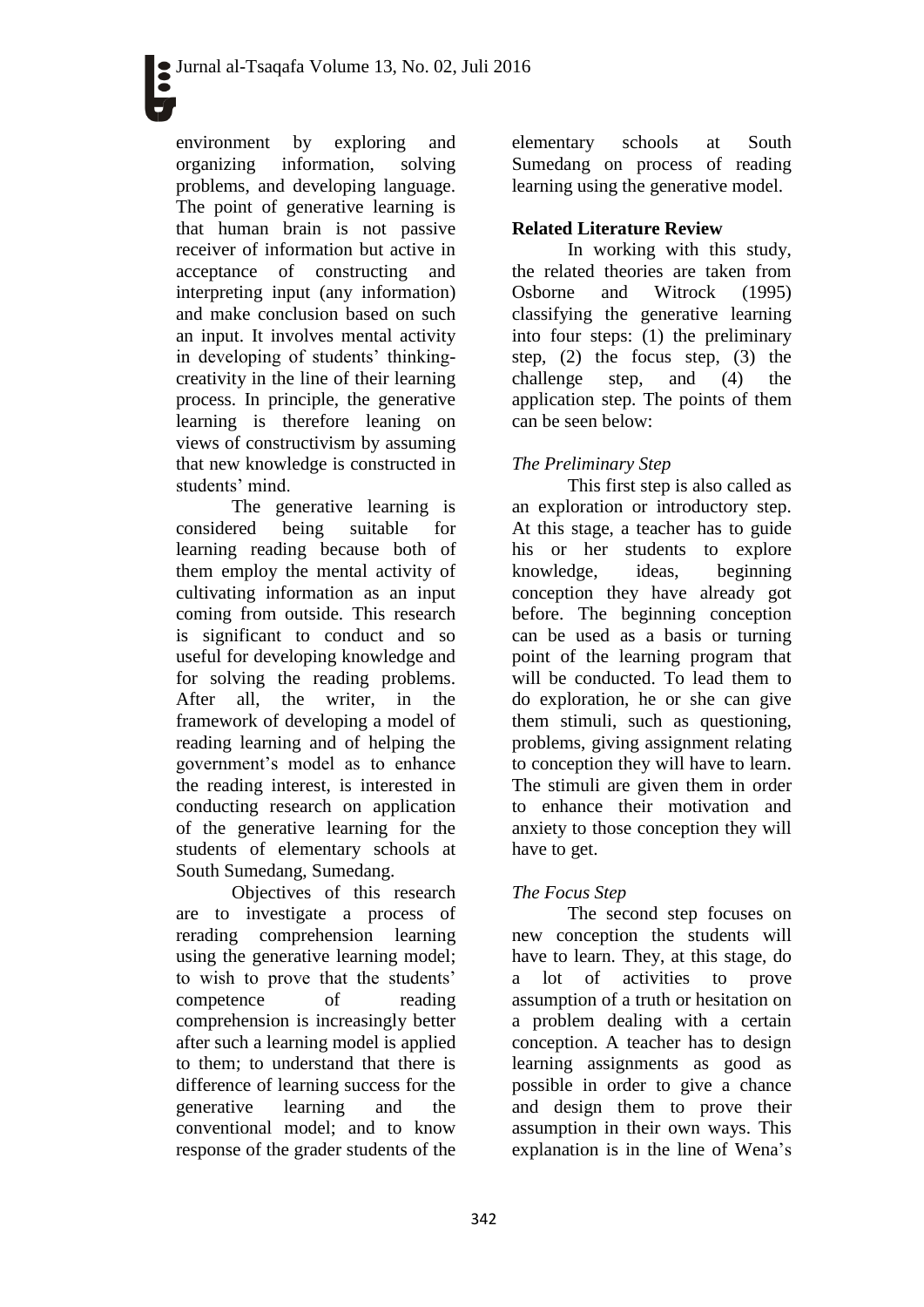statement (2009), that is, "Learning assignments designed by the teachers shouldn't only be a clue or procedural steps, but provide the students an opportunity to work on them in their own ways." In other words, they are given independence to solve some problems or certain tasks correlating with conceptions they learn. At this stage, students' questions come up in terms of new topics or conception they get.

### *The Challenge Step*

This third step is also called as introduction to conception. The students, after finding several things at small groups, decide to make conclusion. They are asked to present their findings in larger discussion group, a class discussion. At this occassion, the teacher give them a chance to share their opinion with each other, so that a student can compare his or her opinion with another one. This sharing idea is surely based on some arguments, findings, facts, and data obtained by them at the previous steps. Therefore, they, at this satge, practice expressing opinion, ideas, critics, and capability of debating based on evidence, facts, or logical reasons.

## *The Application Step*

At this step, it is necessary for the students to manage to solve problems relating to the real world using a new concept they have already got (Wena, 2009:180). Giving question, home assignment, and project-based tasks are forms of solving problems taken by the teachers at this stage. The given questions begin with the simpler to the most complex one. This way is done in order that the students do not undergo frustration when failing to answer the given questions. They, by working on the simpler questions, have good opportunity to answer them correctly, so that their motivation will be increasingly higher. Giving questions is intended to increase their understanding to the new conceptions they have already learnt. At this stage, the teacher has to guide, lead, and encourage them to solve the problems using the right concepts. So, it is expected that they can overcome the problems, verbally express them in right ways, criticize prblem-solving of another group, assess problem-solving, and make logical conclusion. The new concepts, through such a learning activity, can be constructed and saved in their long-term memory.

## **Method**

The method employed in this research is quasi-experiment with the model of the matching only pretestposttest control group design*.* This method is selected under the consideration that this research tries to see whether or not the students' reading comprehension improve significantly after they join the process of teaching and learning using the generative model.

The observation, in this research, was conducted twice, namely before and after teaching and learning process. It was operated on the experimental group given a treatment—the use of generative learning model and the controlling group—the use of conventional learning model. The difference of learning outcomes between the experimental class and the controlling class is assumed to be a result of giving treatment, that is, the generative model.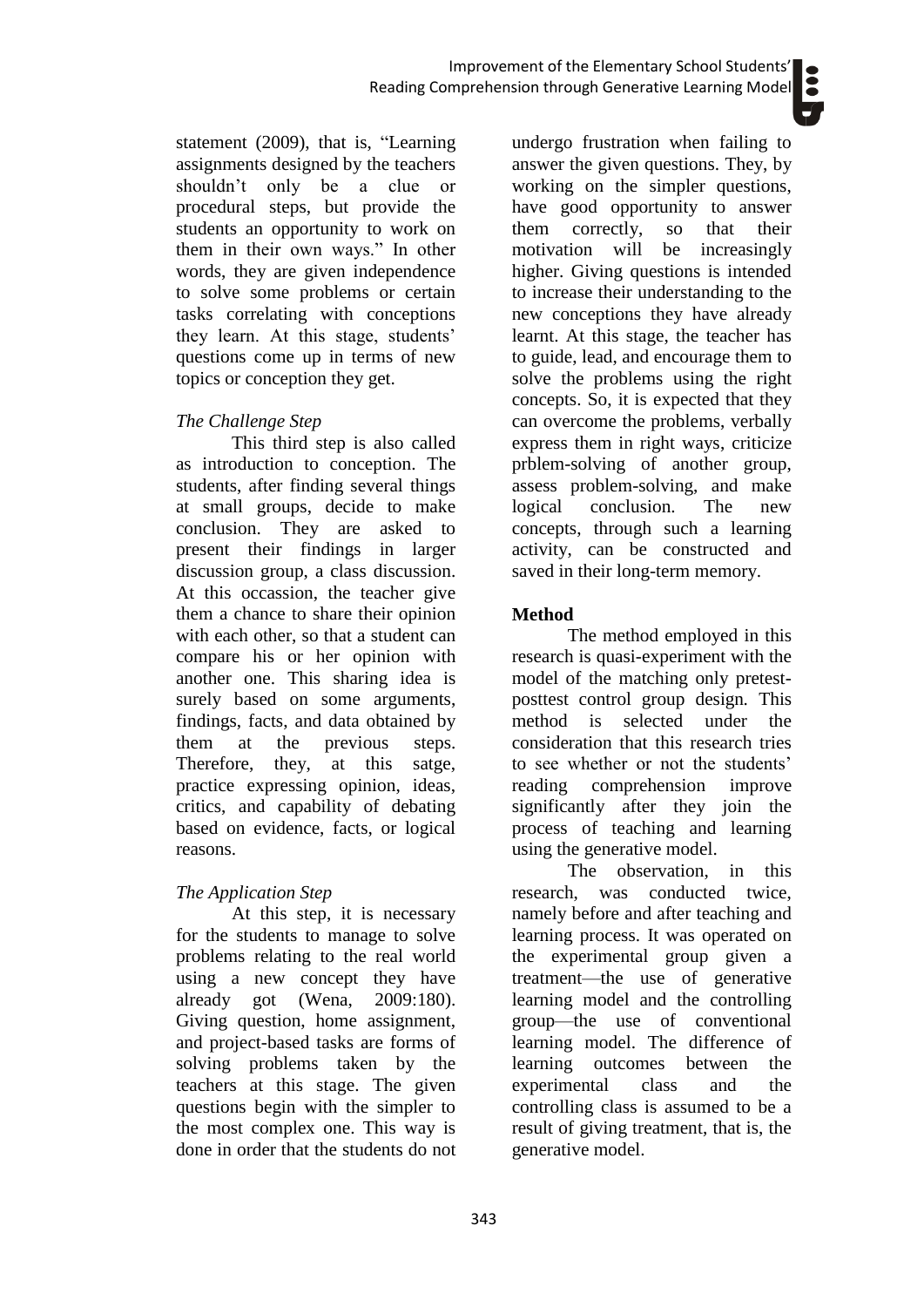Subject of this research is all six graders of the state elementary schools at South Sumedang. They are widespreading at the downtown and suburban. The sample-taking technique was conducted by the random sampling. Such a technique is based on an assumption that characteristics of population for each cluster are homogenous. It means that learning environment and facilities are not different at each of the elementary schools.

The main technique used for collecting data of this research is test, questionnaire, and observation. The test was conducted to measure the students' comprehension on content of the discourse and its form is subjective test—question-answer and objective test—multiple-choice test. Each of question has four alternative answers with one correct answer only. The questionnaire was oparated to filter data as the students' response to the teaching and learning process of reading comprehension using the generative learning model. Through the given questionnaire the students' tendency to the generative learning model can be detected whether it is negative or positive. Next, the observation was conducted to see and understand the learning process of reading comprehension using such a model. It was operated on the preliminary stage, the focus stage, and the evaluating stage in the learning and teaching process.

They, after the data were collected, were analyzed qualitatively and quantitatively (using parametric statistics). The qualitative analysis was performed in the framework of interpreting meanings on the learning process, competence of reading comprehension, and the tendency of the students' view on the learning they executed. Meanwhile, the quantitative analysis was intended to know what degree of success of reading comprehension learning using the generative model.

The competence enhancement of students' reading comprehension was analyzed by comparing the result of pretest with that of posttest. Such an analysis was executed by using index-gain calculation based on Meltzer's formulae. The calculation was used for knowing the enhancement of students' competence on reading comprehension after the learning process with the generative model was conducted already. The interpretation of criterion of index gain used in this research is that if g > 0.70, the grade *gain* is then stated in the high category; if the index gain is in the interval  $0.30 \le g \le 0.70$ , the grade *gain* is stated in the mediocre category; if  $g < 0.30$ , the grade *gain* is stated in the low category. The hypothesis test was carried out by comparing the result of posttest around learning of reading comprehension between the experimental class and the controlling class through the statistic calculation of two treatments. The hypothesis test was also conducted by the normality test of distributing the data, the homegeneity test of two variants, and t-test.

### **Finding and Discussion** *The Learning Process of Reading Comprehension*

Learning of reading comprehension using the generative model generally consists of three parts: pre-learning, the focus, and evaluating. In detail, at this learning activity there are four stages: the preliminary step, the focus step, the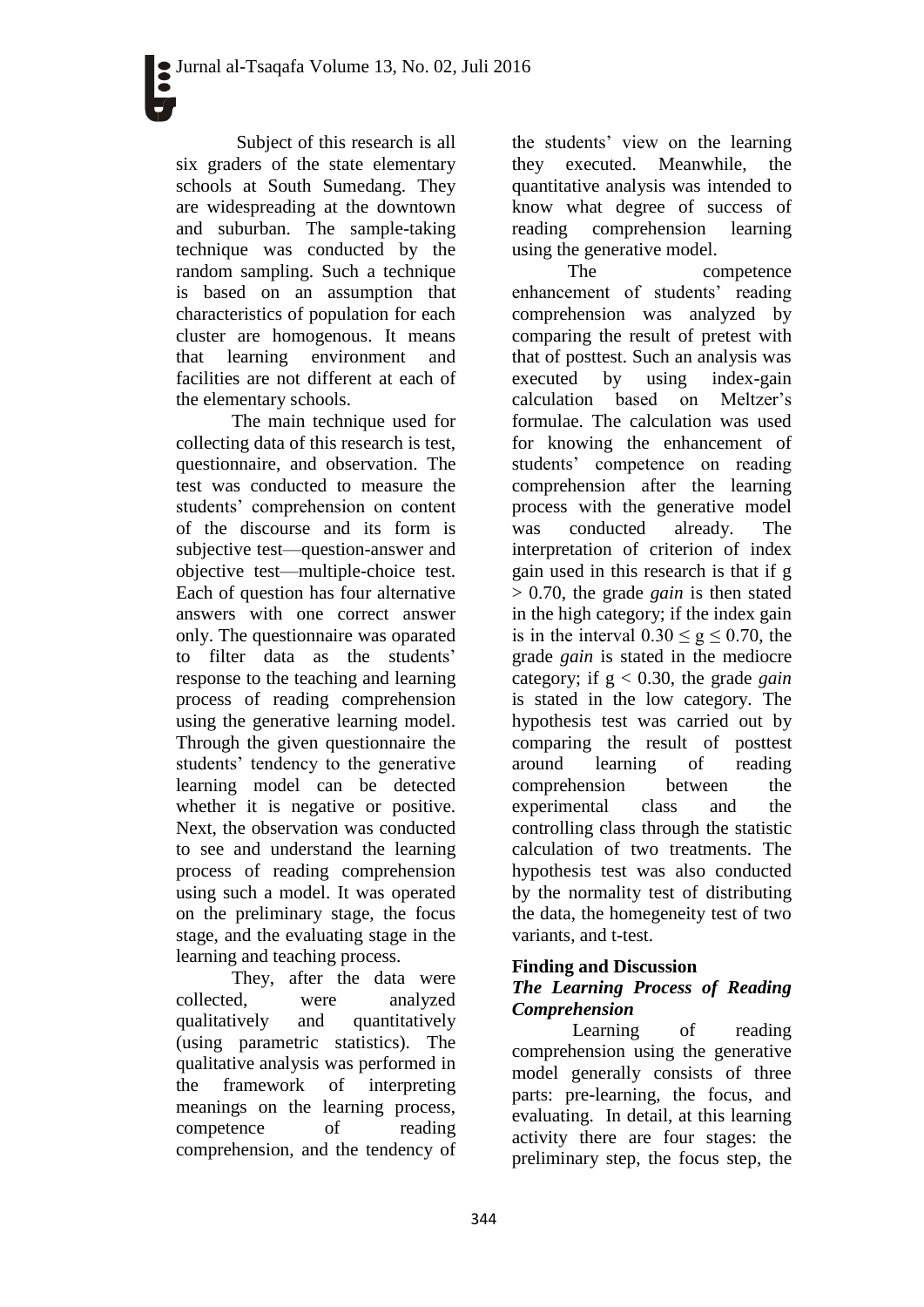challenge step, and the application step as a typical characteristic of the generative learning model use. The writer, in such a learning process, directly took a role as a teacher teaching the learning of reading comprehension using the generative model. This learning activity is conducted by purpose to keep essential things in terms of using the generative model. Three senior teachers, based on the direct observation, had already implemented the learning stages properly as stated in the course designs the writer made.

The preliminary step is an introductory activity to the learning in the classrooms. Such an activity operated on three sample groups began with conditioning students. This step was operated by the researcher to introduce himself and check their attendance. Later on, the researcher explained his intention of conducting the research as well as the basic competence and indicators they should get. After the students were ready for learning, aperception relating to the learning material was implemented by purpose to make them focus more on it. The preliminary step to the three sample groups generally rans well. All student, as this step was done, higly paid attention on each of explanation provided by the researcher, so that it helped success of the learning activity.

At the main activity, as stated above, there are four stages of learning reading comprehension using the generative model. At the first step (preliminary), the researcher explored the knowledge, ideas, and the beginning concept that the students possess by using question-answer. The learning

activity was initiated by doing the question-answer about means of transportation often used by human beings at this time. The material, after a lot of students' ideas on transfortation came up, focused more on on of them, that is, cars. The question-answer was led to forms, components, and function of cars for the human life. The students' response to the given problems is good. It is proven that the observation result showing that each of elementary schools as the research samples underwent high frequency of question-answer at the beginning of this learning activity.

At the second, the focus step, the students were classified into some small groups. Next, a problem on the component, the form, and the maker of the first car in the world was given to them, so that every group can seek out a solution to each problem. Based on the observation data, every student of each group practiced the question-answer and the group discussion on the given problems. They strived for identifying and solving the problems by checking and giving priority to the problems considered being important by means of taking benefit of the given resources. The class discussion conducted by them was successful since the researcher directly took a role as a teacher continuously giving guidance and monitoring the learning activity with them. In the world of education there is a principle confirming that the teacher should continuously involve the students to explore and dig up a lot of potentials they have.

Next, the third step, the challenge, each of student groups was asked to conclude what they have already learnt in the class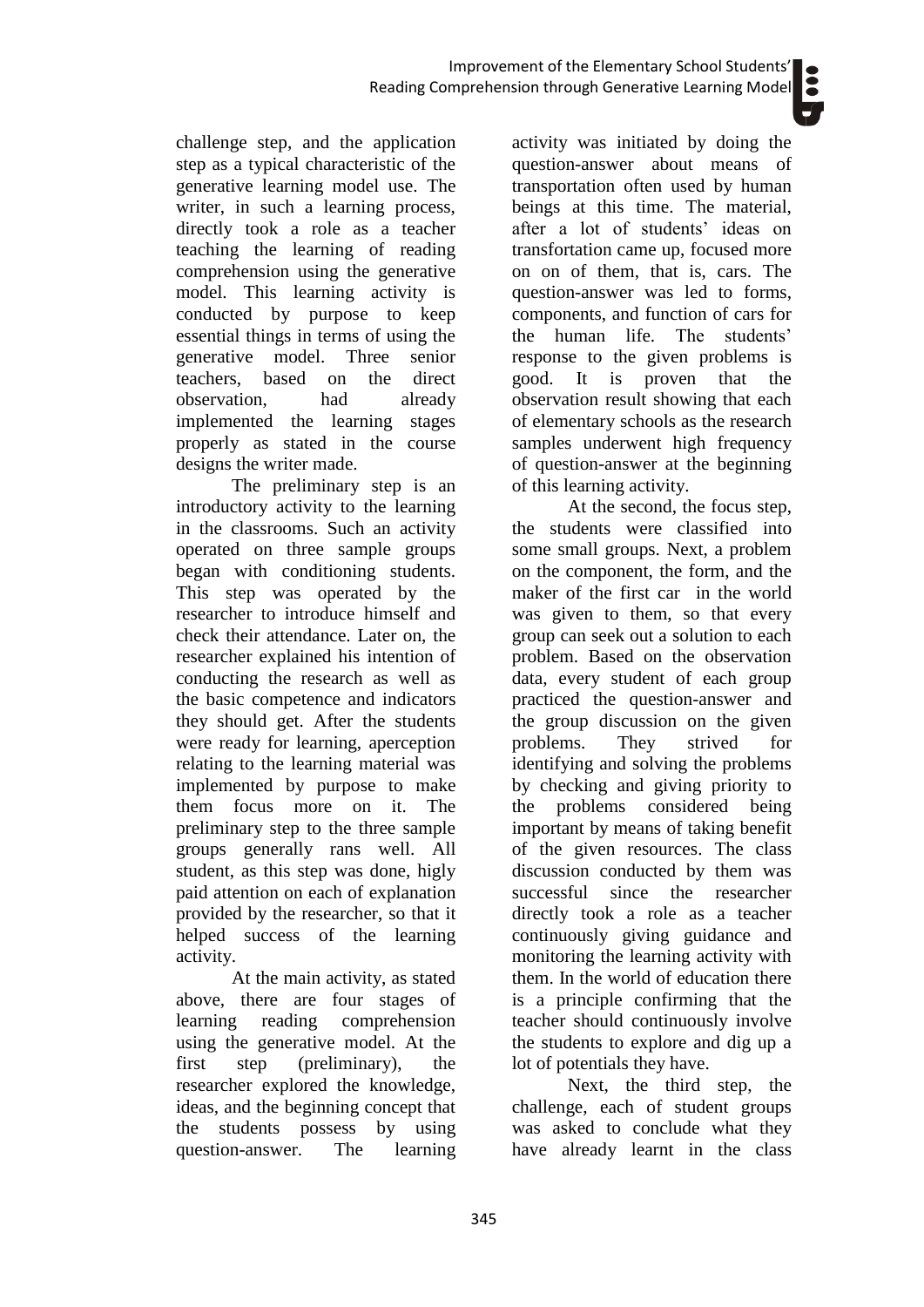discussion. Each of groups, after, was asked to present their findings in the class discussion. When the discussion was being run, all student was asked to share their ideas with each other reinforced by the logical argument. Such a learning activity to each group ran well. Each delegation of groups expressed his or her opinion as resluted in the discussion of small groups about the components, forms, and the maker of the first car in the world. The teacher, in the learning process, did not correct and blame opinion of each group. Every student freely expressed or constructed his or her new notion, ideas, and knowledge based on the result of discussion. Interaction amongst the classmates in the groups enabled them to develop their social intellegence, for example, expressing opinion or criticizing it politely, and respecting the different ideas among them.

The last step of such a learning activity is application. In this step, the reading text on the related issues were provided or given to the students. It entitled *Benz, Anak Miskin Ciptakan Mobil Pertama di Dunia* taken from the book *Pelajaran Bahasa Indonesia untuk SD/MI kelas VI,* written by Witarsa *et al*. Each of students was assigned to read it using the silent reading technique The teacher, after the students finished reading it, proposed some questions in terms of the content of the reading text. In the question-answer each of them was given a chance to comment on another student's answer reinforced by the clear argument. Generally each of answers and comment was based on th reading text they read.

At the end of learning activity, every student, in the control

of teacher, tried to conclude what material they already had learnt. Next, the written test was given by purpose to measure their competence of reading comprehension after the generative learning was applied in the learning process. In the control of their teacher the implementation of test to each of groups ran well. All student managed to answer every question based on the reading text they read.

Based on the result of data analysis on the learning process of reading comprehension using the generative model, the learning activity ran properly in the students, high activity. In this case, students themselves as active learners strived for solve the given problems in the class discussion, whereas the teacher acted as a facilitator, administrator, and motivator for them. At the beginning step, the teacher can accomodate the students to constructive atmosphere of learning by explaining objectives they have to achieve and by doing aperception to focus on their attention. At the focus step, the learning activity was done by generating the students' motivation and anxiety as stated in the generative learning model. Next, at the last step, the learning evaluation was conducted in order to get comprehensive description on the students' competence of reading comprehension after finishing the teaching-learning process. All stage is executed as guided in the course guideline. Thus, the generative model, in the framework of enhancing the students' creativity of learning, is one of the learning models that the teachers may select to get success of their teaching.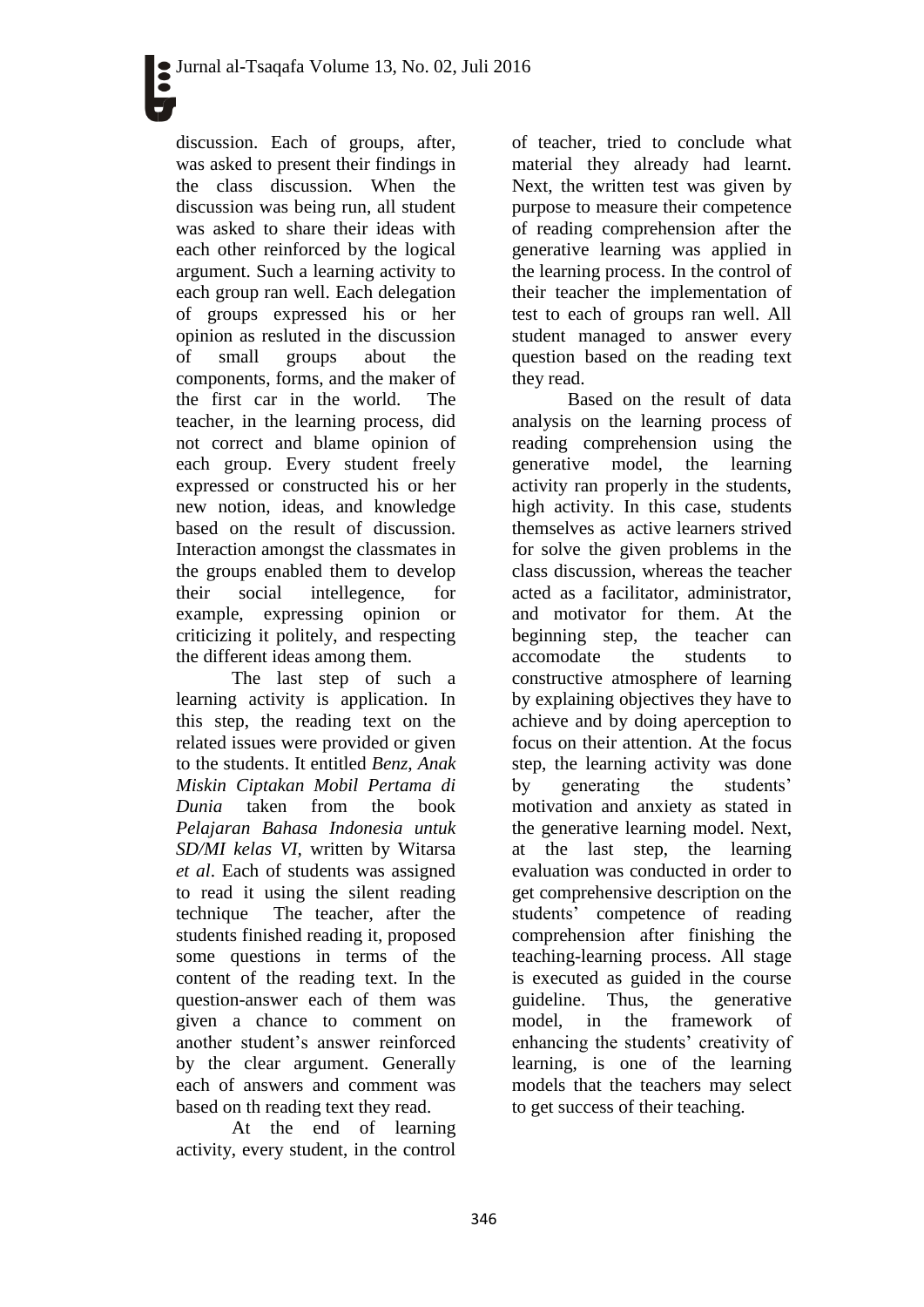Based on the result of data analysis the students' competence of reading comprehension is categorized into *low* before applying the generative model in the learning process. It is proven that the means of score on reading-comprehension competence after giving the treatment to the first experimental class is only 56.3%, to the second 52.5%, and to the third 52.7%. So, the means of scores on the reading-comprehension competence before applying the generative model to all of the samples is 53.8% and categorized into *low* score. To know whether or not there is a degree of significance on the students' competence of reading comprehension, the teaching-learning process with the generative model was conducted propely.

Based on the data analysis to the learning outcomes for the experimental class, the students' competence of reading comprehension after applying the generative learning model is up to the *fair* category. It is proven that the means of score on readingcomprehension competence after using the generative learning model to the first experimental class is 72.3%, to the second 72.6%, and to the third 71.1%. So, the means of of scores on the reading-comprehension competence after giving treatment for all of the samples is 72% and categorized into *fair*.

For the sake of supporting the finding above, the index gain was calculated on the result of pretest and posttest of the three experimental classes using Metzer's formulae. Based on the index gain calculation, the students' competence of reading comprehension after using the<br>generative learning model is generative learning increasing and categorized into mediocre. The index gain means of reading-comprehension competence before and after applying the generative learning model to the first experimental class is 0.38, to the second 0.44, and to the third 0.40. Thus, the index gain means of reading-comprehension competence is 0.41. It is in the interval  $0.30 < g$  $\leq$  0.70. It indicates that their competence after using the generative learning model is in the mediocre category.

# *Hypothesis Test*

The hypothesis test was conducted by comparing the posttest result of experimental class practicing the generative learning model with the controlling class practicing the conventional learning. It was done using the t-test because based on the previous statistic analysis the three data groups as the research samples have the normal distribution and homogenous. Based on the result of t-test to the three data groups there is a difference of the learning success between the group using the generative model and the conventional learning. In other words, the proposed hypothesis in this research is accepted.

The explanation above is proven that the result of t-test calculation to the first experimental group is that t-observed equals to 3.08, whereas  $t_{0.995(52)}$  equals to 2.68. In fact, in comparation, the t-observed is not in the interval from  $-t_{0.995(52)}$  to  $t_{0.995(52)}$  or 3.08 out of the interval from  $-2.68$  to 2.68. To the second experimental group, t-observed is 2.75 but t<sub>0.995(50)</sub> is 2.68 showing that tobserved is outof the interval from –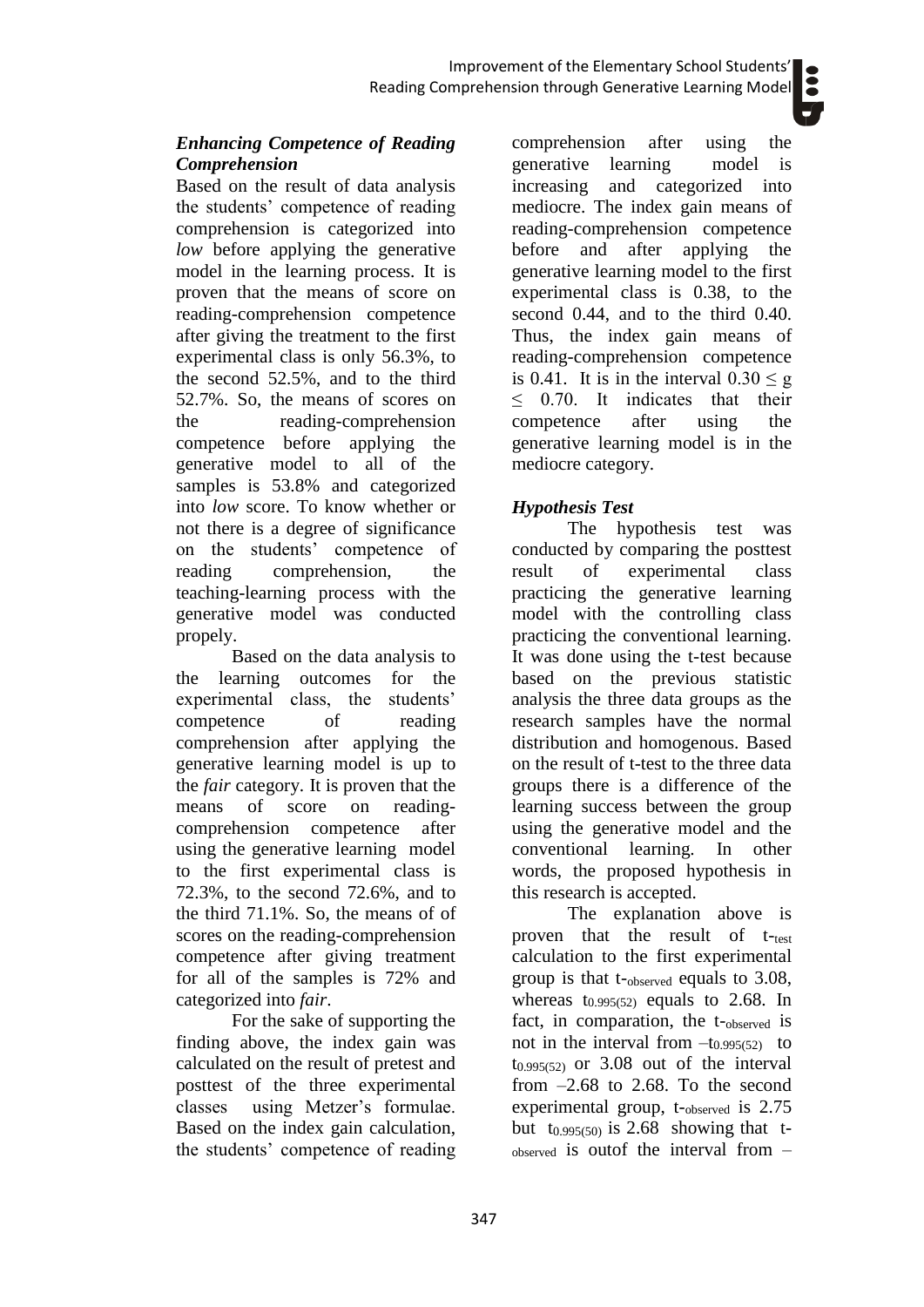t0.995(50) to t0.995(50) or 2.75 out of the interval from –2.68 to 2.68. Also, to third experimental group, t-observed is 3.46 but  $t_{0.995(55)}$  is 2.67 indicating that tobserved is out of the interval from  $-t_{0.995(55)}$  to  $t_{0.995(55)}$  or 3.46 is out of the interval from  $-2.67$  to 2.67. Because the tobserved of the third groups is out of the interval from the  $-t_{table}$  to the t<sub>table</sub> there is the difference of students' competence on reading comprehension between using the generative model and the conventional learning. To clarify our understanding of this finding, notice the following table, below:

#### **Table 1 The Data of Hypothesis Test Result**

| <b>Num</b>     | Group                                  | <b>Tobserved</b>     | <b>t</b> table<br><b>Interval</b>                              | <b>Hypothesis</b>                |
|----------------|----------------------------------------|----------------------|----------------------------------------------------------------|----------------------------------|
| 1.<br>2.<br>3. | Experiment<br>Experiment<br>Experiment | 3.08<br>2.75<br>3.46 | $-2.68$ to<br>2.68<br>$-2.68$ to<br>2.68<br>$-2.67$ to<br>2.67 | accepted<br>accepted<br>accepted |

After the difference of learning success between the experimental group and the controlling one has been proven already, the means of score on the students' competence of the both groups is compared with each other by purpose to know about which one of the both learning models is better for the reading comprehension. Based on the result of data analysis above, the means of score on the learning result with the use of generative model is higher than the learning result with the use of conventional model to all of the groups. Therefore, it is concluded that the generative learning model is better than the conventional one when it is used for the learning of reading comprehension. In other words, this generative model is successful if used for the learning of reading comprehension to the sixgrader students of the elementary schools at South Sumedang.

# *Students' Response*

Data of the students' perception on the readingcomprehension learning using the generative model is got from the questionnaires. Their answers to the questions can depict whether or not the students' perception on the learning of reading comprehension is positive.

Respondents giving response on the learning of reading

comprehension with the generative model were taken from the three groups. The number of the first experimental group is 27 students; the second experimental group is 26 students; and the third

experimental group is 30 students. All of the respondents is 83 students. Based on the three groups in this research, the most respondents tend to have a positive perception on the learning. This interpretation is proven through the score of their response—categorized into *fair*, *positive*, *very positive* getting reach of 88% or 73 students. The rest is 10 students (12%) stating the negative and very negative perception on the learning of reading comprehension using the model. In addition, the average score of the studnts' response is 75.1% in total and categorized into *positive enough*. Likewise, almost all student (88%) of the elementary schools in South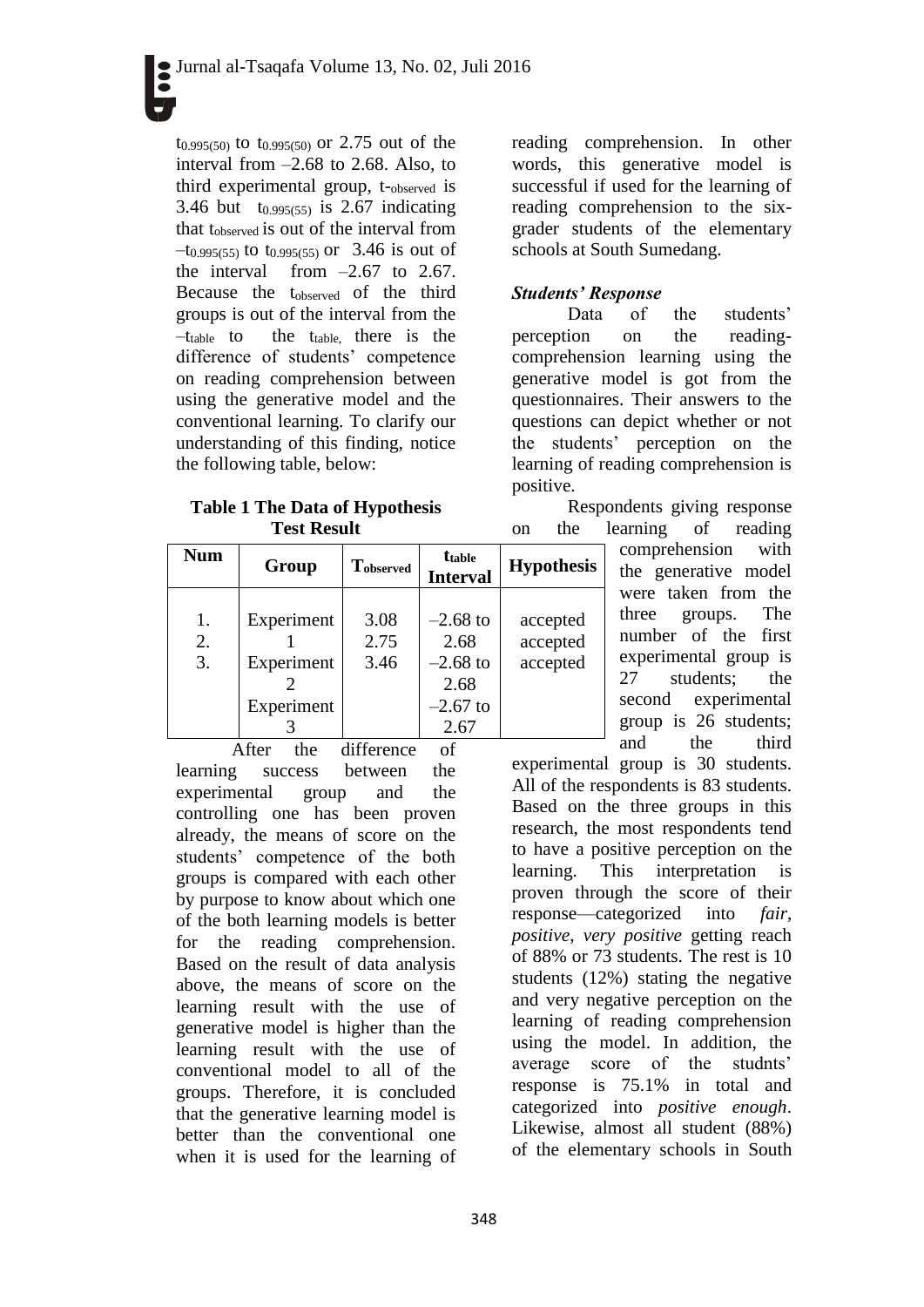Sumedang has a *positive enough* perception on the learning using the generative model.

In addition, it is also proven that the result of data analysis showing that 78.3% of the students is not under pressure; 77.1% of them is comfortable; and 85% of them is not anxious when attending the learningteaching process. Such a result is also supported by those respondents stating that the use of generative learning model is helpful to their comprehension of the reading content, namely 77.1%. Next, 80.7% of the respondens state that the use of generative learning model gives them a good opportunity to ask if they do not understand something dealing with the material. Although the whole respondents' perception is positive, 67.5% of the respondents has not had awareness of taking time to read and 59% of them feels exausted and confused when reading the scientific books.

Thus, it is necessary to encourage the students and make them aware of how important the reading activity is, especially to go against the rapid development of science and technology. All educator is claimed to think about exact ways of how they have high awareness of reading, since by keeping reading in continuous and regular manners they will be able to add vocabulary words and enlarge their thinking-insight. They, by consequence, will not be isolated in this competitive life. Some various synergy efforts as to improve our students' reading interest need to be actualized by all side. They need to think the exact ways of enhancing students' reading interest in high frequency and intensity. Colaboration among teachers, lecturers, educational,

principals, government, students' parents, librarians, and students should be realized to enhance a reader community. The teachers, in other words, are expected to construct good literacy, so that the students have awareness, will, attention, motivation to read. All side should go hand in hand to develop interest, habit, and capability of reading. Eventually they will be smart generation and be able to be the best leaders to this country.

### **CONCLUSION AND SUGGESTION**

The generative learning is one of learning models that the teachers can select in the process of learning and teaching. It is important for them to conduct. The model can enhance activity, creativity, and thinking of students to solve the problem relating to the new concept they have to learn. The students' competence of reading comprehension, through a series of learning activity focusing more on integration of the new concept to the concept the students already have before, is significantly increasing. When the learning-teaching process happens, the students are not passive receivers of various knowledge but active and work to construct the meaningful understanding of any information they get based on the knowledge they have already had.

A teacher, if he or she will apply the generative learning model for the reading learning, has to possess a skill of good questioning to arrouse his or her students' thinkingcreativity of solving problems and finding new concepts. In addition, he or she should have high patience to accept some various ideas and questions. In this case the teacher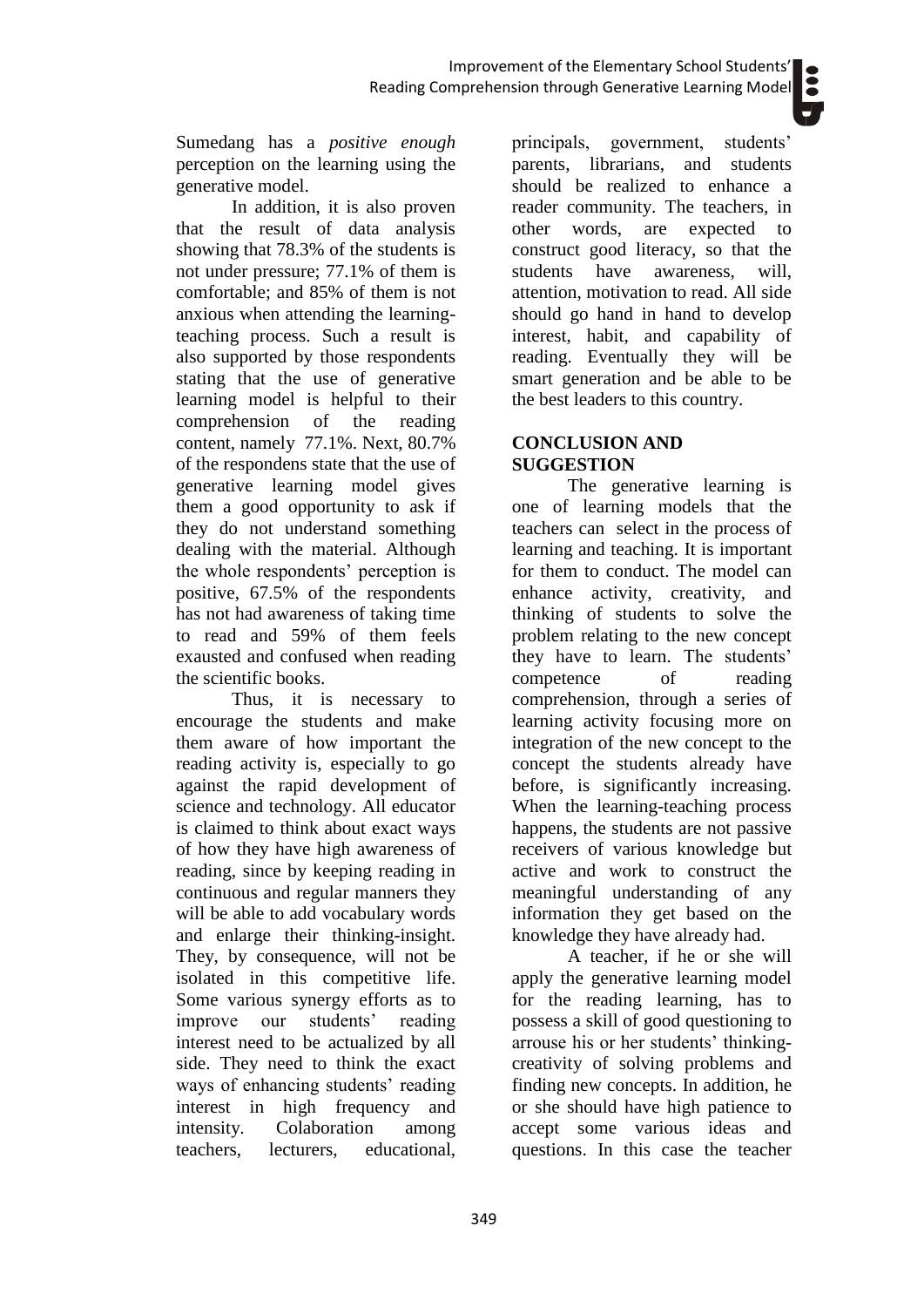cannot be in position of correcting and blaming their students' opinion, until they themselve find a new concept they learnt. He or she has to have a capability of motivating them in order that they will be able to actively get involved in exploring and finding out new concepts they have already learnt.

#### **Bibliography**

- Arends, R. 1997. *Classroom Instructional Management*. New York: The McGraw Hill Company.
- Joyce, B. & Weill, M*.* 2009. *Models of Teaching*. New Jersey: Pearson Education, Inc.
- Bond, G.L. *et al*. 2003. *Reading Difficulties*. Englewood Cliffs, New Jersey : Prince Hall, Inc.
- Burnes, D. 1985. *Insigh and Strategies for Teaching Reading*. Australia : Hacort Brace Javanovich.
- Damaianti, V. S. 2001. *Strategi Volisional Melalui Dramatisasi dalam Bidang Pendidikan Membaca*. Ringkasan Disertasi Promosi Doktor UPI Bandung. Bandung: Tidak diterbitkan.
- Departemen Pendidikan Nasional. 2001. *Pedoman Penulisan Karya Ilmiah*. Bandung : Universitas Pendidikan Indonesia (UPI).
- Djuanda, D. 2008. *Pembelajaran Keterampilan Berbahasa Indonesia di Sekolah Dasar*. Bandung: Pustaka

Latifah.

- Firdaus. 2007. *Pembelajaran Terkini Perpaduan Indonesia Malaysia*. Yogyakarta: Pustaka Pelajar.
- Harris, TL. & Hodges, E.R. 1981. *A Dictionary of Reading and Related Terms*. Washington : International Reading Association.
- Harjasujana, A.S., *et al*. 1988. *Modul Materi Pokok Membaca*. Jakarta: Karunika Universitas Terbuka.
- Harjasujana, A.S., & Misdan, U. 1987. *Proses Belajar Mengajar Membaca*. Bandung : Yayasan BFH.
- Hatch, E. & Farhady, H. 2002. *Research Designs and Statisicts for Applied Linguisticts*. New York: McGraw-Hill, inc.
- Holil, A. 2008. *Pembelajaran Generatif.* [Online]. Tersedia: http//anwarholil. blogspot.com. [2 Januari 2011].
- Kridalaksana, H. 2005. *Kamus Linguistik*. Jakarta : Gramedia.
- Meltzer, D.E. 2002. *The Relationship between Matematics Preparation and Conceptual Learning Gain in Physics: A Possible "Hidden Variable" in Diagnostics Pretest Scores*. American Journal of Physics. [Online]. Tersedia: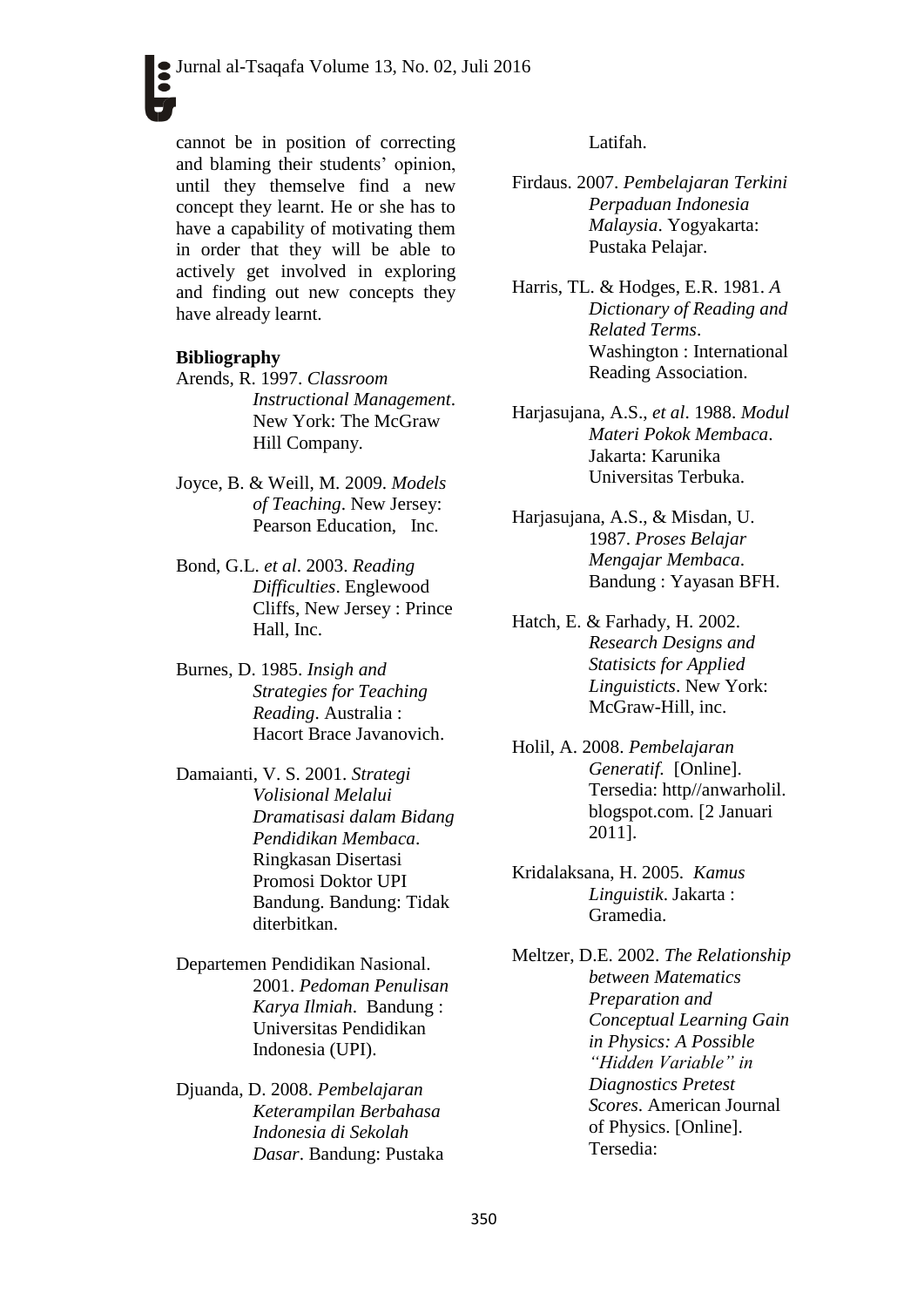[http://www.physics.iastate.](http://www.physics.iastate.edu/per/docs/AJP-Des-2002-Vo.70-1259-1268.pdf) [edu/per/docs/AJP-Des-](http://www.physics.iastate.edu/per/docs/AJP-Des-2002-Vo.70-1259-1268.pdf)[2002-Vo.70-1259-](http://www.physics.iastate.edu/per/docs/AJP-Des-2002-Vo.70-1259-1268.pdf) [1268.pdf](http://www.physics.iastate.edu/per/docs/AJP-Des-2002-Vo.70-1259-1268.pdf) [Agustus 2011].

- Nur, M. 2002. *Psikologi Pendidikan, Fondasi untuk Pengajaran*. Surabaya: PSMS Program Pascasarjana Unesa.
- Osborne, R. J., & Wittrock, M.C. 1995. *Learning science: A generative approach. Science Education*. California: Wiley Periodicals, Inc.
- Redway, K. 1998. *Rapid Reading*. London : Pan Books, Ltd.
- Rosyada, D. 2007. *Paradigma Pendidikan Demokratis, Sebuah Model Pelibatan Masyarakat dalam Penyelenggaran Pendidikan*. Jakarta: Kencana Prenada Media Group.
- Rusyana, Y. 1984. *Bahasa dan Sastra dalam Gamitan Pendidikan*. Bandung : CV. Diponegoro.
- Soedarso. 2006. *Sistem Membaca Cepat dan Efektif*. Jakarta : Gramedia.
- Sudjana. 2006. *Metoda Statistika*. Bandung : Tarsito.
- Sukmara, D. 2007. *Implementasi Life Skill dalam KTSP melalui Model Manajemen Potensial Qodrati*. Bandung: Mughni Sejahtera.

Surakhmad, W. 2009. *Pengantar Penelitian Ilmiah*. Bandung : Tarsito.

- Syaodih, E. 2007. *Pengembangan Model Pembelajaran Kooperatif untuk Meningkatkan Keterampilan Sosial*. Ringkasan Disertasi Promosi Doktor UPI Bandung. Bandung: Tidak diterbitkan.
- Tampubolon, D.P. 2000. *Kemampuan Membaca, Teknik Membaca Efektif dan Efisien*. Bandung : Angkasa.
- Trianto. 2007. *Model-model Pembelajaran Inovatif Berorientasi Konstruktivistik*. Jakarta: Prestasi Pustaka Publisher.
- Weiner, H.S. 1985. *Reading Skill Hand Book*. USA : Houghton Mifflin and Co.
- Wena, M. 2009. *Strategi Pembelajaran Inovatif Konteporer, Suatu Tinjauan Konseptual Operasonal*. Jakarta: Bumi aksara.